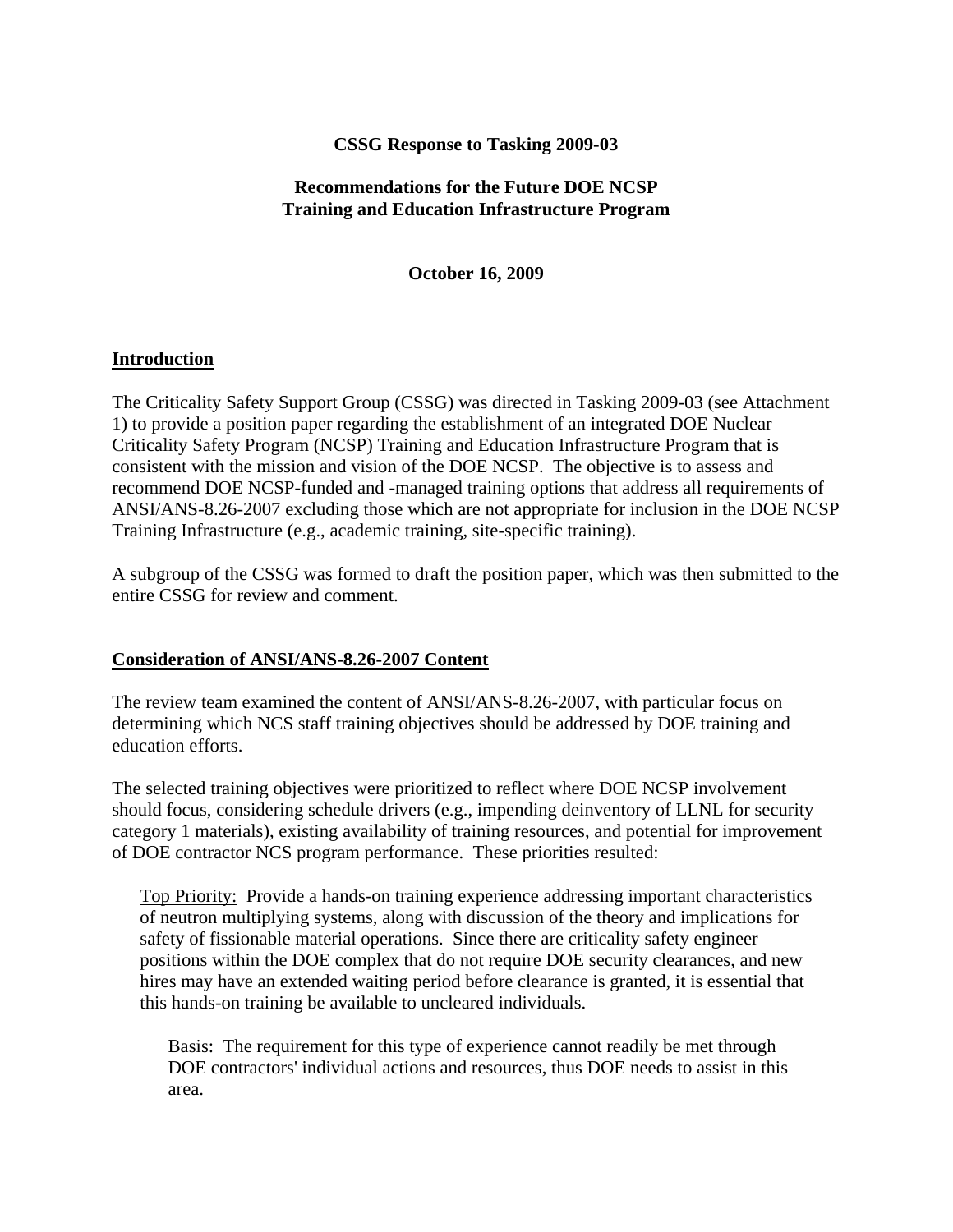Second Priority: Provide a consistent level of understanding and awareness to individuals entering DOE contractor criticality safety positions regarding:

- application of rules, standards, and guides,
- performance of criticality safety evaluations, and
- hazards analysis methods and implementation/maintenance of NCS controls.

Basis: Due to the diversity of facilities, operations, and contractor management across the DOE complex, DOE needs to take action to assure that individuals entering criticality safety engineering positions are exposed to a common and adequate level of understanding of requirements and expectations.

Third Priority: Provide training in interpretation of data (NCS handbooks, experimental data), computational methods (hand calculations, NCS codes), and other "tools of the trade" for criticality safety engineers. Also, provide training regarding issues associated with criticality accident alarm systems and emergency preparedness.

Basis: While proficiency with tools of the trade is essential to performance of criticality safety work, there are many existing venues (e.g., NCSET modules, training classes provided by universities and laboratories such as the UNM NCS course, the UT NCS courses, and training classes provided by DOE contractors such as the LANL MCNP and ORNL SCALE training courses) that provide training to criticality safety engineers in these areas. Similarly, special-purpose workshops have periodically been offered to address criticality accident alarm systems and emergency preparedness.

### **Examination of Training Proposals**

The review team examined the training-related proposals that were submitted to DOE as part of the most recent (spring 2009) annual proposal and funding review for DOE NCSP activities. Also, the team examined proposals provided in response to a specific invitation for NCS training- and education-related proposals (issued to multiple academic and DOE contractor organizations in January 2009).

The proposals available for review pre-date determination of most of the training and education recommendations identified below. Thus, new or revised proposals by organizations willing and able to support specific DOE NCSP training and education objectives are needed.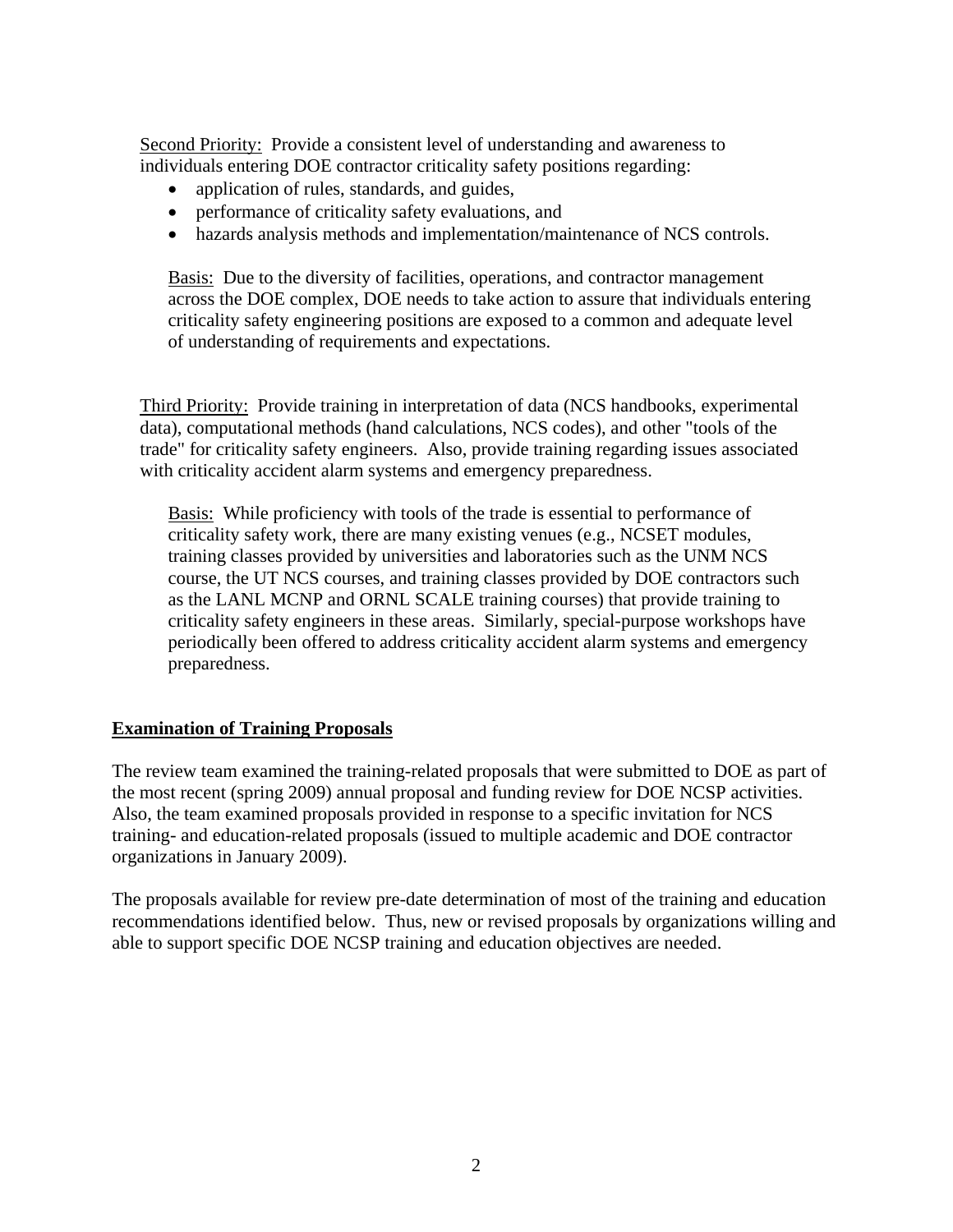## **CSSG Recommendations for "Hands-On" Training**

Criteria or considerations for hands-on training (ANSI/ANS-8.26-2007, primarily Section 7.4) include:

- (1) the ease and speed that the training can be established,
- (2) the cost to establish the training program, the cost to operate once established, and cost sharing opportunities with other DOE programs,
- (3) the location (ease or difficulty for student/instructor travel),
- (4) minimal or no restrictions related to DOE security clearance requirements,
- (5) the ability to integrate with other parts of DOE NCSP training,
- (6) fissile assembly/fissile material availability,
- (7) DOE control of continued training availability,
- (8) the effectiveness of the training,
- (9) clear identification of training prerequisites,
- (10) demonstration of student competency, and
- (11) the use of formalized training development methods.

The following recommendations are offered:

- (1) Hands-on training should be established at the Critical Experiments Facility (CEF) at the Nevada Test Site and also at Sandia National Laboratory (SNL).
- (2) At the CEF:
	- Uncleared student access should be established.
	- The experiments/training exercises should involve the same assemblies as used in prior LANL training (e.g., Flattop, the 93%-enriched U foils/Plexiglas™ plates).
	- The TACS shell experiments (part of current LLNL training) should be included.
	- One or more experiments representing overmoderated configurations should be included.
	- The training should include demonstration of student competency.
- (3) At SNL:
	- The tank assembly for fuel rod lattice experiments should be modified to allow control of critical conditions based on water level control.
	- An assembly using 19%-enriched U plates/foils should be made available and included in the training program.
	- One or more experiments representing overmoderated configurations should be included.
	- The training should include demonstration of student competency.
- (4) The same fundamental learning objectives for hands-on training should be addressed at both sites (CEF and SNL), regardless of the exercises performed or the particular assemblies used for the exercises. The developers for the two training sites should collaborate during training development, to ensure agreement on the specific learning objectives and to ensure that the final training modules address those objectives.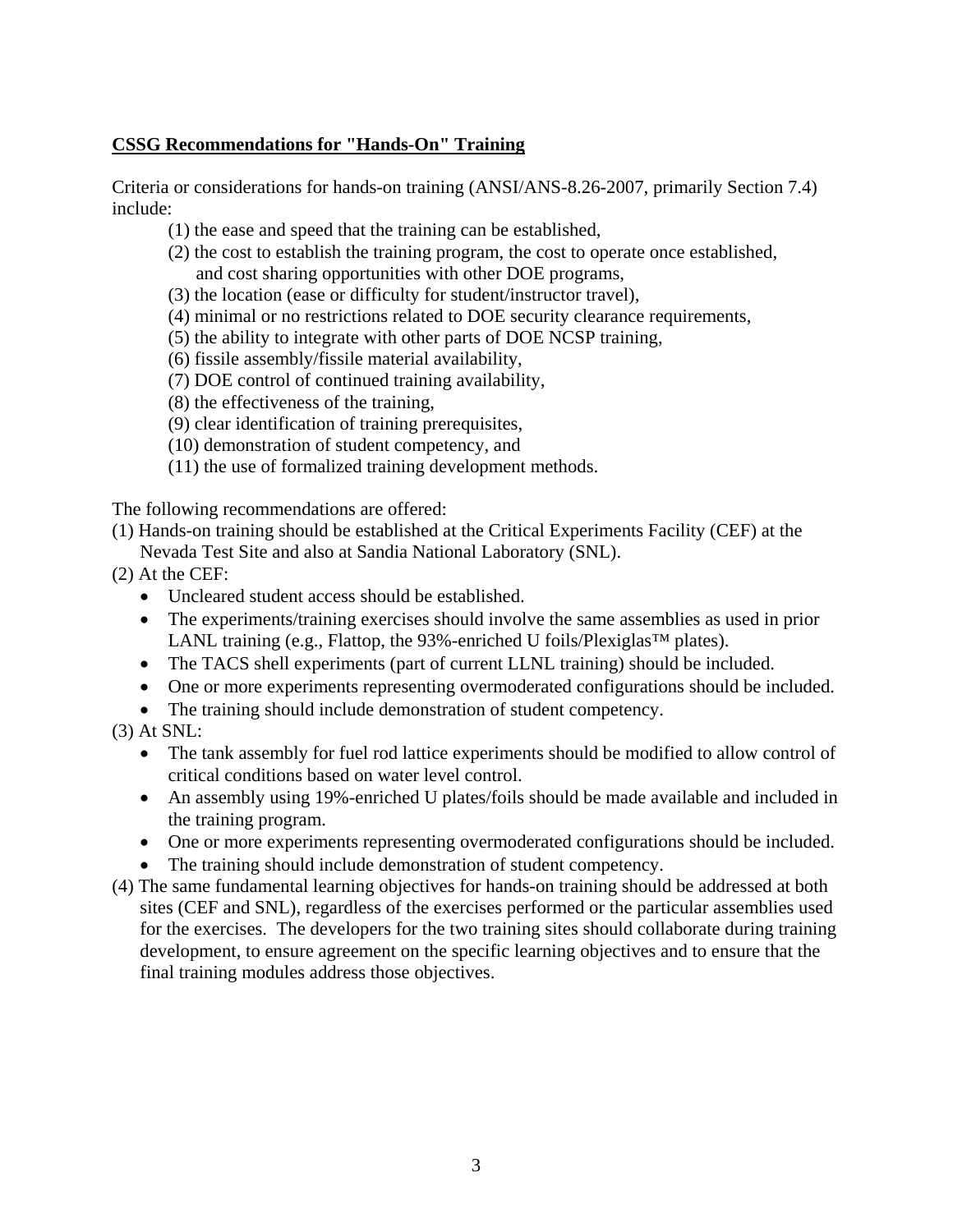# **CSSG Recommendations for Classroom Training**

The primary criterion for classroom/academic training (ANSI/ANS-8.26-2007, mainly Sections 7.5, 7.6, and 7.7) is the ability to foster consistency, throughout the DOE complex, of

- student understanding of NCS orders/guidance/standards,
- performance of NCS evaluations,
- use of formalized hazards analysis techniques,
- selection of appropriate NCS controls, and
- effective implementation and monitoring of NCS controls.

The following recommendations are offered:

- (1) Formalized methods to develop the training (e.g., systematic approach to training, testing methods) should be used.
- (2) The training content should be vetted for consistency (e.g., by the CSSG) with regard to
	- DOE orders/guidance and ANS-8 standards,
	- DOE expectations for NCS evaluations, and
	- safety analysis techniques and control specification.
	- (These three topics should be covered concurrently, in a collocated setting.)
- (3) Multiple NCS subject matter experts (SMEs) from multiple sites should provide the training.
- (4) Prerequisite training using established resources should be required (e.g., student self-study of pertinent NCSETs).
- (5) Practical exercises (e.g., application of standards, performing evaluations) should be included.
- (6) For effectiveness of the NCS evaluation exercises, at least one of the following (listed in order of preference) is needed:
	- (a) access to an operating facility,
	- (b) use of a mockup facility, or
	- (c) some other means to illustrate on-the-floor issues that affect the development of NCS controls.
- (7) The training should include demonstration of student competency.
- (8) As the initial action during training development, the training developer(s) should document all learning objectives to be addressed during the classroom training. Assuming that multiple organizations may be involved in this development, the developers should collaborate throughout the training development to ensure the final training modules address all identified learning objectives.

### **CSSG Recommendations for Other Training, Other Training Resources**

The primary criterion or objective may be stated as: Use NCSET modules, the NCSP website, special topic workshops and tutorials, and distance education methods to augment or to increase the overall effectiveness of DOE-managed NCS hands-on and classroom training.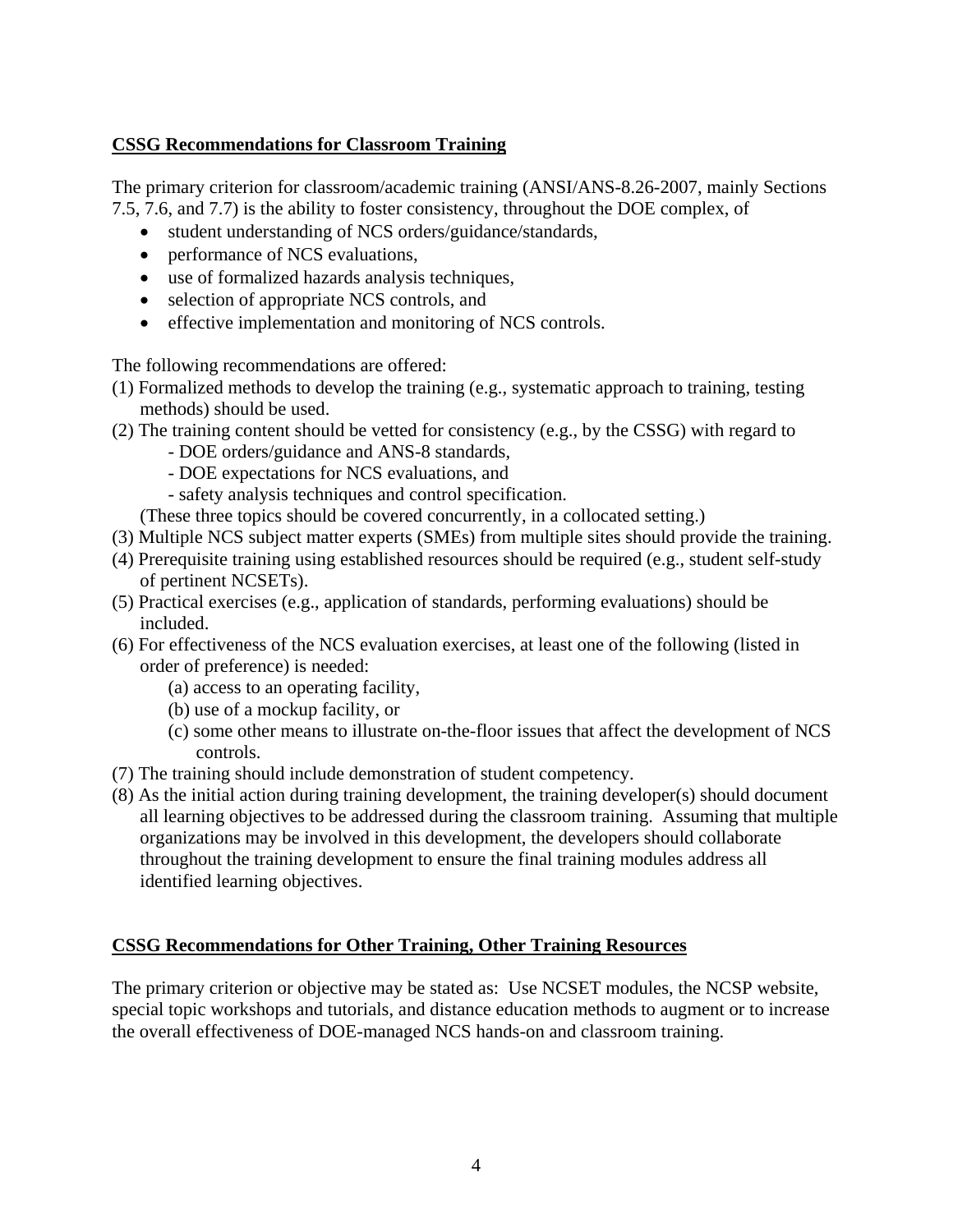The following recommendations are offered:

- (1) Consider development of NCSET modules, NCSP website information, or distance education products addressing these topic areas:
	- human factors,
	- equipment reliability,
	- formalized hazards analysis techniques,
	- handbook usage,
	- direct use of benchmark data, and
	- criticality accident analysis.

## (2) Consider periodic DOE/NCSP funding/support of ANS (or other) workshops/tutorials for

- criticality alarm systems/emergency preparedness, and
- NCS issues related to Material Control and Accountability (MC&A) and
- non-destructive assay/evaluation (NDA/NDE).
- (3) For the NCSP website:
	- Post important NCS reference documents, past tutorials, etc.
	- Provide links to NCS reference documents that are posted elsewhere.
	- Provide order or contact information for reference documents that cannot be posted on the web.
	- Under training-related information, provide a road-map to documents useful for NCS staff to find information/training regarding ANS-8.26 Section 7 topics.

## **Additional Observations**

The CSSG review effort is consistent with the subject of ANSI/ANS-8.26-2007: training and education of NCS staff. Students in such a program may appropriately include DOE technical (regulatory) staff who are, or will be, tasked with NCS oversight.

Some program elements (e.g., periodic workshops, "advanced" courses for NCS codes) may be suitable for continuing education of more experienced NCS staff. More in-depth hands-on and classroom training events may be established for more experienced NCS staff, using the entrylevel training programs as models.

Development of training recommendations for non-NCS staff is outside the scope of this CSSG position paper. However, as for current and past DOE-sponsored NCS training classes, the training classes and materials for NCS staff should be adaptable to students who have similar (but less technical) NCS training needs (e.g., production managers, operations supervisors, criticality safety officers/representatives).

Some training program content (e.g., regulatory guidance, state-of-the-art techniques for NCS computations) will change over time. The recommendations include a suggestion to use NCS SMEs from multiple sites for classroom training. These factors result in the need for careful documentation of training program content (including instructor notes and guidance) and periodic review of training for currency of content and effectiveness of training delivery.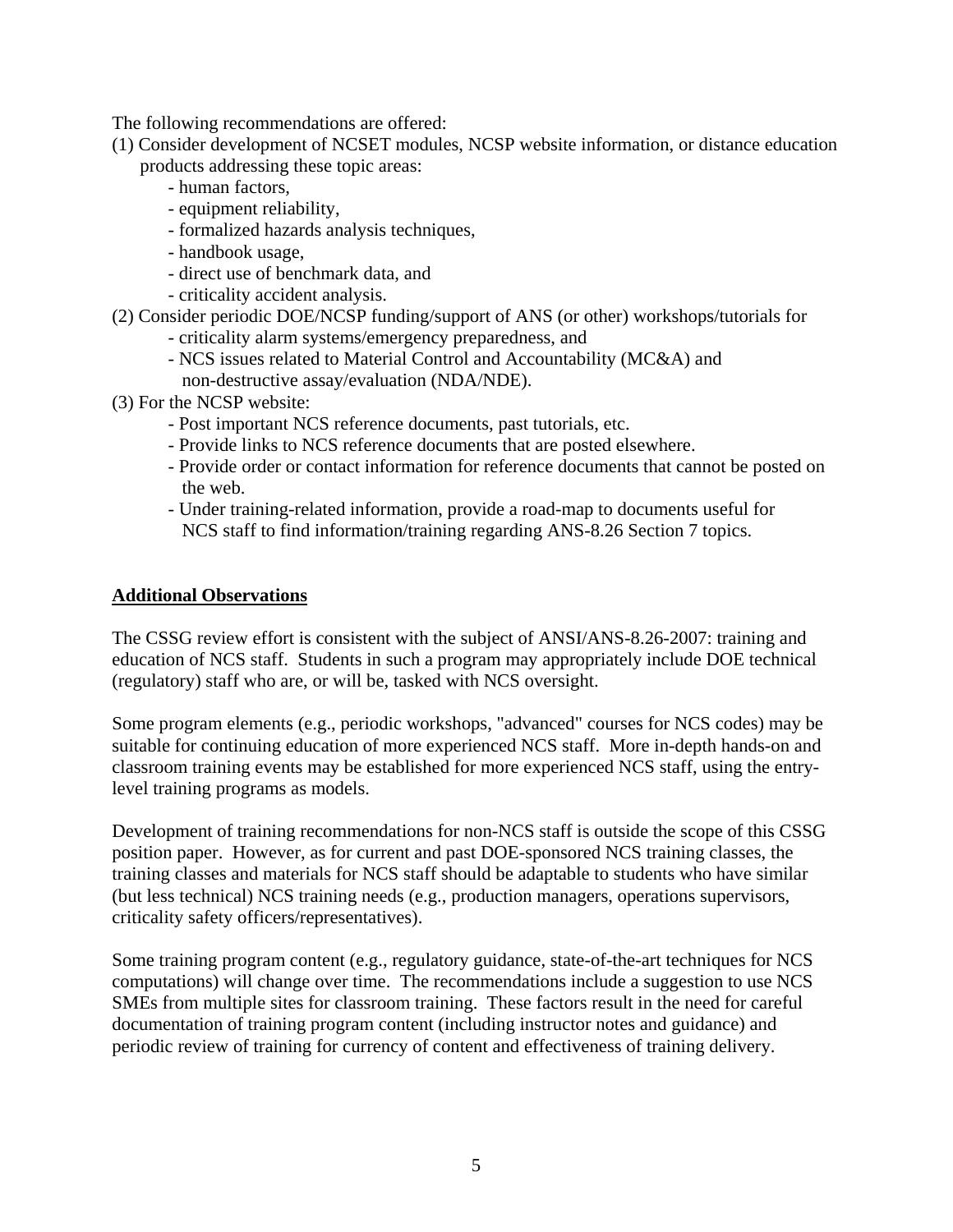### Attachment 1

# **CSSG TASKING 2009-03**

Date Issued: July 1, 2009

## **Task Title:**

CSSG Recommendations for the Future DOE NCSP Training and Education Infrastructure Program

## **Task Statement:**

The CSSG is directed to provide a position paper regarding the establishment of an integrated DOE NCSP Training and Education Infrastructure Program based upon the review and recommendation of existing or solicited proposals that are consistent with the vision and mission of the DOE Nuclear Criticality Safety Program (NCSP). The objective is to assess and recommend DOE NCSP-funded and -managed training options that address all requirements of ANSI/ANS-8.26 excluding those which are not appropriate for inclusion in the DOE NCSP Training Infrastructure (e.g., academic training, site-specific training).

Points to be addressed include, but are not limited to:

- Establishment of one or more hands-on training courses to incorporate and/or replace the current LLNL training course. At a minimum, the target audience must include uncleared personnel who are defined as "engineers in training" by ANSI/ANS-8.26- 2007.
- Establishment of one or more classroom training courses (may or may not be included with the hands-on training curriculum(s); same minimum target audience as for hands-on training).
- Utilization of the NCSET and other self-directed study resources in a manner coordinated with the overall objective of the DOE NCSP Training Infrastructure.
- Means to demonstrate and document a defined minimal level of student competency.

## **Period of Performance:**

The position paper will be developed by September 30, 2009.

### **Resources:**

The CSSG will form a review and writing team composed of CSSG members. Contractor CSSG members of the writing team will use their FY09 and FY10 NCSP CSSG support funding; DOE CSSG members of the team will provide funding from their site offices. CSSG emeritus members may be included in the team on a voluntary basis.

An initial assessment of training proposals and options for consideration will by developed by ORNL staff as part of an existing (separate from the CSSG) NCSP effort. The assessment will be provided to the CSSG writing team in mid-August, and will be